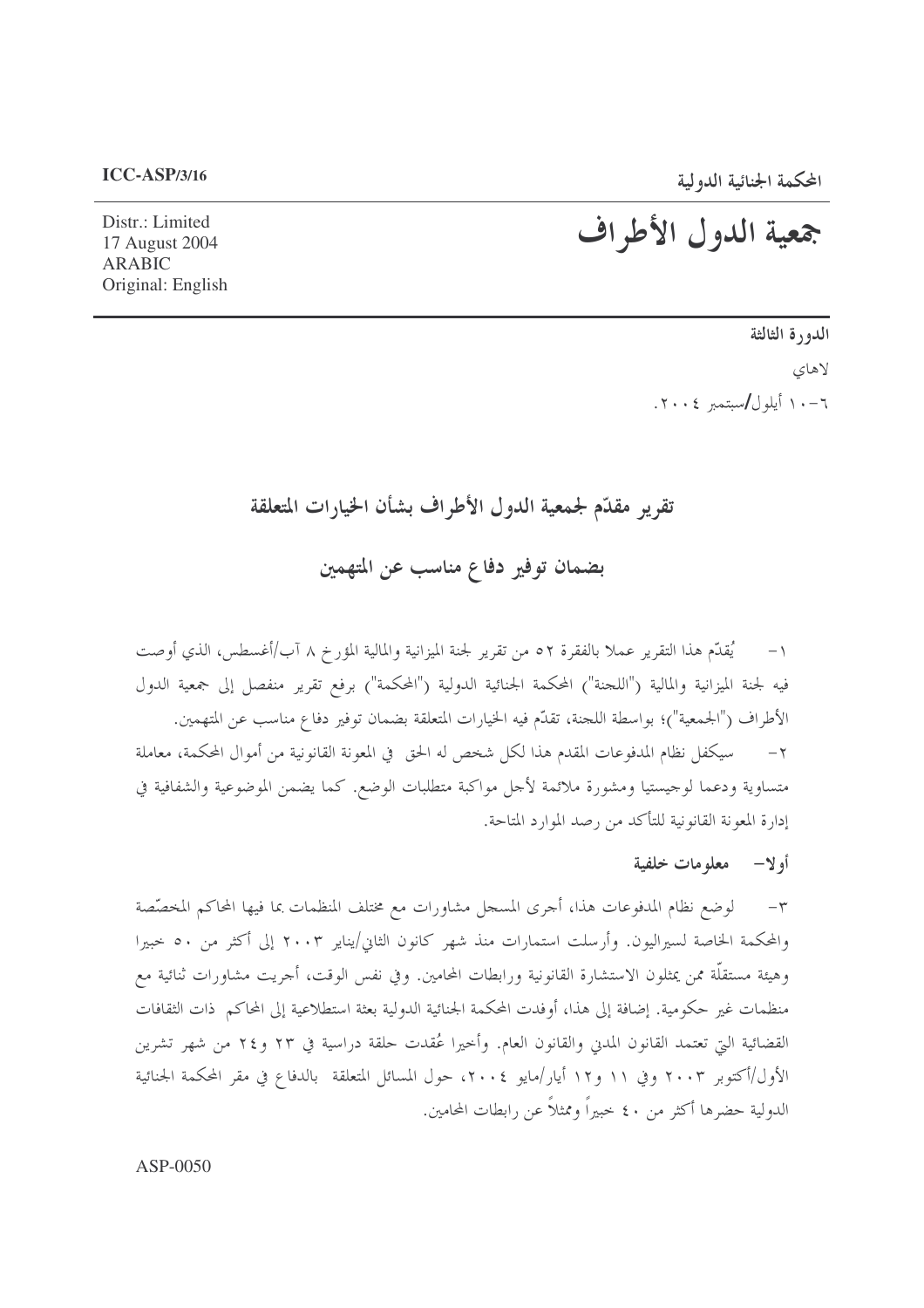١ – تفويض إدارة المعونة القانونية لهيئة مستقلة أو لهيئة موجودة؟ ٢- إنشاء مكتب للمحامي العام؛ ٣ – تطبيق نظام للمدفوعات مماثل للنظام المعمول به في أي من المحاكم المخصصة؛ ٤- وضع نظام جديد للمدفوعات.

كان الخيار 1 حزءا من التوصية المقدمة في تقرير شامل صدر عام ٢٠٠٣ عن التقدم الذي أحرزته  $-\circ$ المحكمة الجنائية الدولية لرواندا في إصلاح نظام مساعدتما القانونية<sup>(١)</sup>. وكانت الجمعية العامة للأمم المتحدة قد طلبت إعداد هذا التقرير في جلستها العامة السابعة والخمسين في ٢٠ كانون الأول/ديسمبر ٢٠٠٢ (القرار ٢٨٩/٥٧)، وأوليت إمكانية تطبيق التوصيات التي أعرب عنها الكاتب في المحكمة الجنائية الدولية الاعتبار الو احب .

- لم يحتفظ هذا الخيار للسببين التاليين:  $-7$
- $6 \sqrt{6}$ عملا بالقاعدة الفرعية ٣ من القاعدة ٢٠ من القواعد الإجرائية وقواعد الإثبات للمحكمة، يعدُّ المسجل مسؤولاً عن إدارة المعونة القانونية. ويشمل ذلك إدارة الأموال العامة المستعملة لتسديد المعونة القانونية، إذ قد يكون تفويض مثل هذه المسؤولية لهيئة مستقلة غير ممكناً…
- كما ٍ قد تكون تكاليف انشاء هيئة مستقلة تكاليف كبيرة. إذ لن تُحقَّــوّ بذلك فوائد ٍ من  $4 + 6$ حيث الفعالية، بل سيحدث تغيير في عبء العمل ولن تـــُـجني أي فوائد من حيث التكاليف الخاصة بالموظفين.

تم اقتراح الخيار ٢ في الأصل استنادا إلى تجربة المحكمة الخاصة لسيراليون. وأجريت دراسة معمقة  $-\vee$ لتاريخ وهيكلة مكتب الدفاع العام في سيراليون. إن وجود مثل هذا المكتب مثالي بالنسبة لوضع سيراليون لأن ولاية المحكمة وعدد المتهمين الذين سيمثلون أمام المحكمة قد قررا قبل إنشاء المكتب (١٢ متهما في الأصل). ولا يقدم مكتب الدفاع العام إلا المساعدة الأولى قبل تعيين محام. ولا يمثل المتهم أثناء المحاكمة إلا المحامى الذي تم تعيينه.

ودُرست نظم الدفاع العام الوطنية، لكي يتَّضح مفهوم الدفاع العام أكثر. وأولى اهتمام حاص لنظم  $-\lambda$ الدفاع العام في المملكة المتحدة، وفي الولايات المتحدة الأمريكية وألمانيا. كما أوفدت بعثة استطلاعية إلى

<sup>(`)</sup> تقرير عن برنامج المعونة القانونية لأفرقة الدفاع في المحكمة الجنائية الدولية لرواند

The "Report on legal aid program for defence teams at ICTR" by Master G.N. Pollard, Costs Judge, U.K (2003)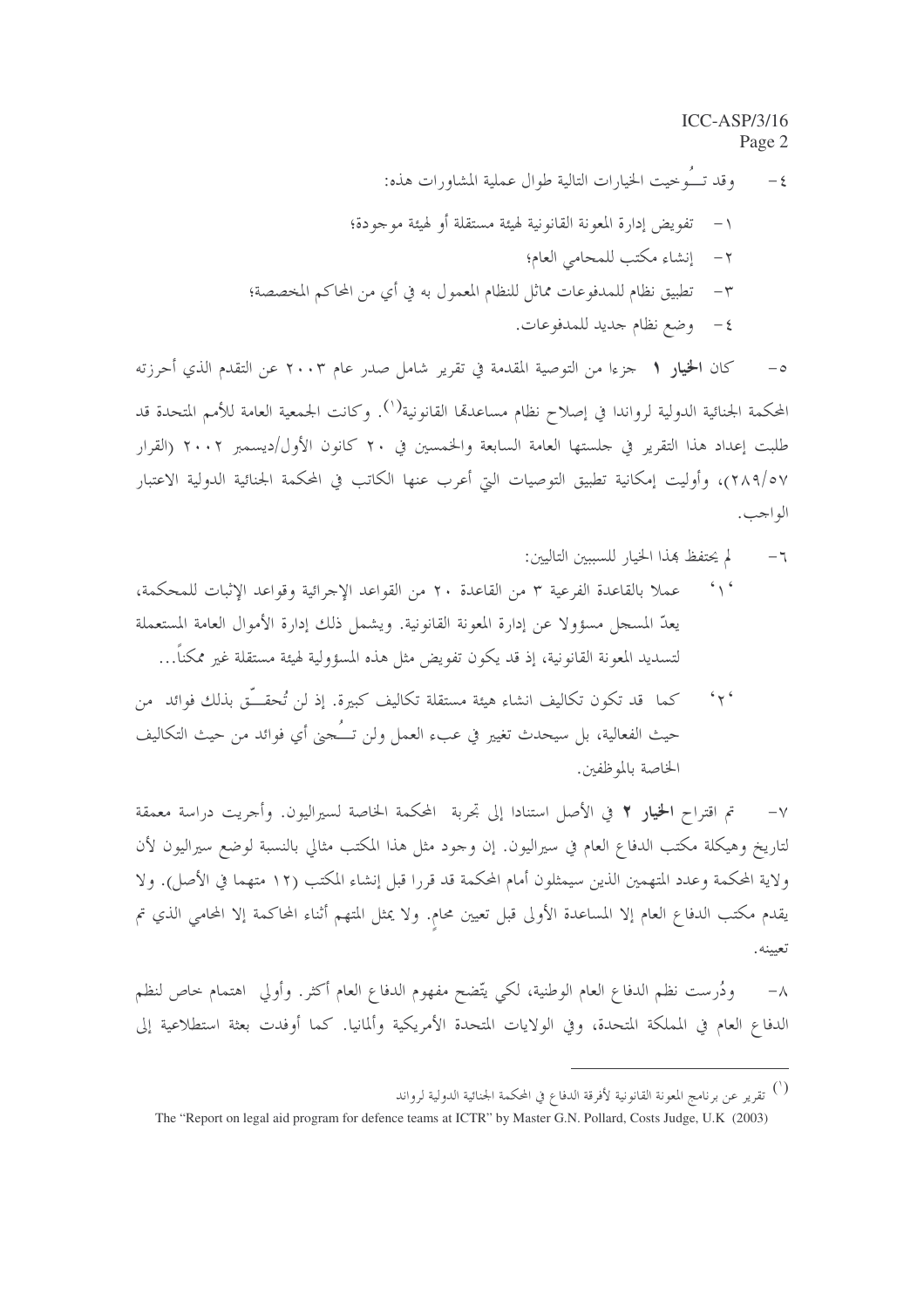مكتب المحامي الرسمي في لندن. وهو مكتب تجرى إدارته كمكتب محام حاص، وإن كان يُموّل من ميزانية المملكة المتحدة الحاصة بالمعونة القانونية. كما أجريت مناقشات مستفيضة بشأن الدفاع العام أثناء الجلسة العامة التي عقدها القضاة وخلال الحلقتين الدراسيتين.

نظرا لخصوصيات المحكمة الجنائية الدولية، مقارنة بالمحكمة الخاصة لسيراليون ومقارنة بأي تشريع  $-9$ وطني، لن يتمكن مكتب الدفاع العام في المحكمة الجنائية الدولية من مساعدة كل المتهمين والأشخاص المتهمين معهم دون احتمال التعرض لتنازع المصالح في حالة توظيف وتعيين محام عام لكل متهم. وإلا لأسفر ذلك عن تنازع المصالح بالنسبة للدفاع العام الذي يمثل أكثر من متهم واحد، نظرا لأن عدد الحالات التي تقدم للمحكمة من المرجح أن يكون عددا محدودا، وقد تكون الحالات مترابطة ترابطاً وثيقاً. إضافة إلى هذا، فإن مكتب الدفاع العام الذي يمثل الشخص المتهم تمثيلا كاملا لن يكون فعالا من حيث التكلفة على المدى الطويل، إذ يتعين في هاية المطاف توظيف أعضاء فريق الدعم، من مساعدين قانونيين ومحققين، لضمان تحضير مرافعة الدفاع تحضيرا فعالا. ومن شأن هذا أن يسفر بالضرورة عن ارتفاع كبير في التكاليف المتعلقة بالموظفين، ولا يقتصر ذلك على المرتبات، بل يشمل أيضا سائر البدلات الأخرى التي يتمتع موظفو المحكمة بالحق فيها.

١٠ – غير أن توفير الاستشارة القانونية الداخلية للضحايا وللمتهمين على حد سواء، في أي مرحلة من مراحل الإجراءات لاسداء النصائح ولتمثيل فعال، على أساس مخصص، لن يضمن تعزيز حقوق المتهمين فحسب، بل سيكون أيضا في غاية الفعالية من حيث التكلفة. وبالنسبة للتمثيل الدائم للمتهم، نظرا لاحتمال وجود خطر تناز ع المصالح داخل مكتب الدفاع، يكون من الأفضل تعيين محام من القائمة لتمثيل المتهم.

١١- وستشمل مهام كل من مكتب محامي الدفاع العام ومكتب محامي الضحايا تمثيل وحماية حقوق الدفاع والضحايا. وسيقوم كلا المكتبين بتقديم الدعم والمساعدة لمحامى الدفاع، وللمتهمين والضحايا، بما في ذلك البحث والمشورة القانونيين، عند الاقتضاء، وبالحضور في المحكمة بشأن مسائل معينة.

١٢- من ثم تقرر أنه ينبغي للمحكمة إنشاء مكتب محامى للدفاع المحابي ووضع قائمة بمحامين للدفاع ولمساعدة الضحايا. وقد تم اعتماد مكتب المحامي العام للدفاع المحاني (المادة ٧٦) وللضحايا (المادة ٧٩) أثناء الجلسة العامة المعقودة في شهر أيار/مايو (٢) ٢٠٠٤. وتتشابه الوظيفتان القضائيتان للمكتبين بالنسبة للمادتين، أي أفمما يقومان بالتمثيل القانوني، وبالبحث وتقديم المشورة القانونيين. ولن يشارك مكتبيا المحاميين العامين في تسيير الشؤون الادارية والمالية لبرنامج المعونة القانونية، ولن يكونا مسؤولين عن الدعم اللوجيستي أو الإداري لأفرقة ممثلي الدفاع والمحني عليهم.

 $(1)$ قدم نظام المحكمة الداخلي لجمعية الدول الأطراف يوم الجمعة ١١ حزيران/يونيه ٢٠٠٤ عملا بالفقرة ٣ من المادة ٥٢، "إذا لم تعرب غالبية الأطراف عن أي معارضة في غضون ستة أشهر، يظل النظام حيز النفاذ".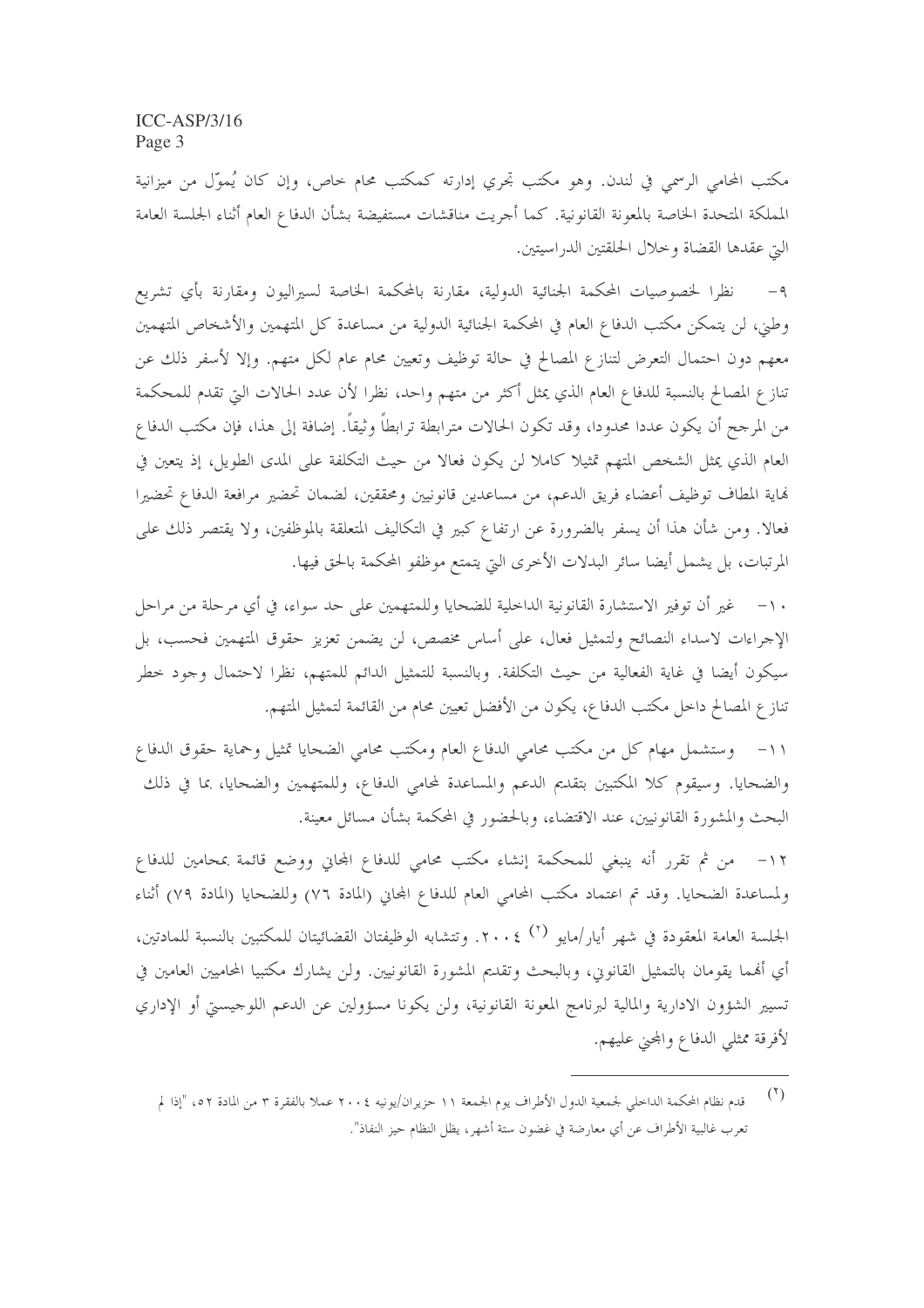١٣ – وقد كان ا**لخيار ٣** موضع تفكير حدي. وتمت دراسة معمّقة للنظم القانونية للمحاكم المخصصة بما في ذلك النظام التعاقدي القائم في المحكمة الخاصة لسيراليون، الذي يشبه بالفعل نظام "المبلغ الإجمالي" المطبق أثناء المرحلة التجريبية في المحكمة الجنائية الدولية ليوغوسلافيا السابقة.<sup>(٣)</sup> وقد دُرست التقارير بدقة، مقدمة كانت من فريق الخبراء، أو من الخبراء الاستشاريين أو من مكتب حدمات الرقابة الداخلية. كما نوقشت أنظمة المدفوعات هذه أثناء حلقة التدارس المتعلقة بمسائل الدفاع المعقودة في تشرين/أكتوبر ٢٠٠٣ وأيار/مايو ٢٠٠٤، وأثناء البعثات الاستطلاعية.

١٤ - وكانت نتيجة هذه الدراسات والتقييمات والمناقشات أن نظم الدفع التي تعتمدها المحاكم المخصصة ستمهد الطريق لنظام مدفوعات جديد في المحكمة الجنائية الدولية (الحجار ٤).

0 1– ستحقق المحكمة الجنائية الدولية وفورات في الموارد بتطبيق رسم شهري، يتم التفاوض عليه بشكل استباقي بمجرد ما يعيّن المحامي ويُسلّم ملف القضية بدل تحديد الأجر حسب ساعات العمل على ألا يتجاوز عدد الساعات عدداً معيناً في الشهر مثل ما هو معمول به في المحكمة الجنائية الدولية لرواندا أو نظام "المبلغ الإجمالي" ونظام "عدد الساعات الذي لا يجوز تحاوزه" (تخصيص عدد الساعات) يشتمل على معيار لترتيب القضايا المقدمة للمحكمة الجنائية الدولية ليوغوسلافيا السابقة حسب تعقيدها [إما المستوى ١ (متوسط) أو المستوى ٢ (صعب) أو المستوى ٣ (صعب جدا) أو المستوى ٣٫٥ (بالغ الصعوبة/القيادة)]، منطويا بذلك على احتمال تقييم الجداول الزمنية تقييما خاطئا، والمغالاة في قيمة الفواتير، ونشوب النزاعات بشأن ترتيب القضايا حسب درجة تعقيدها، والتدابير المتباطئة المؤدية إلى تأخير الإجراءات وارتفاع التكاليف لكلتا المحكمتين. ويعاد النظر في هذا الرسم بعد فترة كل ثلاثة أشهر .

ثانيا— مبادئ خطة المدفوعات في المحكمة الجنائية الدولية ١٦- ظهر من هذه السوابق والمشاورات أنه، لكي ينشأ نظام للمدفوعات، ينبغي مراعاة المعايير التالية للاستجابة لتوقعات أفرقة الدفاع:

● المساواة في المعاملة: يجب أن يساهم نظام المدفوعات في الحفاظ على التوازن بين الموارد والوسائل المتوافرة لدى المتهم وتلك المتوافرة لدى الادعاء. وفي هذا الصدد، تحدد أتعاب أعضاء الدفاع استنادا إلى الأحور المدفوعة للموظفين العاملين بمكتب المدعي العام في المحكمة الجنائية الدولية وفي المحاكم المخصصة، مع زيادة ٤٠ في المائة تعويضا عن زيادة الأعباء المهنية الناتجة عن التعيين.

 $(\mathbf{r})$ انظر المرفق الأول.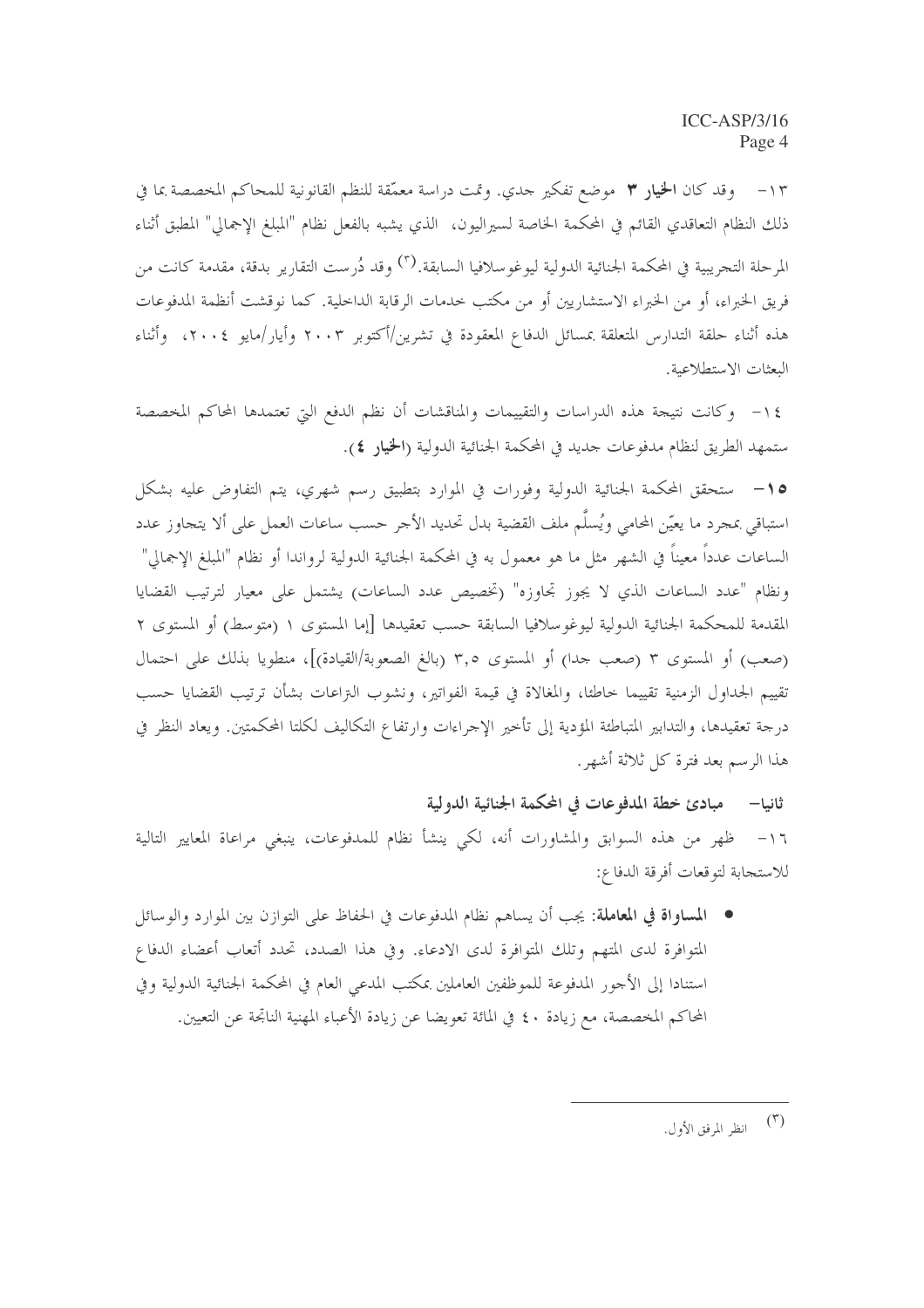- الموضوعية: يجب أن يخصص نظام المدفوعات الموارد استناداً إلى متطلبات القضية لا إلى المتطلبات الفردية لأعضاء فرقة الدفاع.
- ا**لشفافية**: يجب ان يتمحور نظام المدفوعات وأن يعمل بصورة تجعله يمتثل لمتطلبات الرقابة ومراجعة الحسابات المتعلقة بالميزانية في إدارة الأموال العامة من دون المساس بسرية عمل الدفاع أو استقلالية فريق الدفاع.
- الاستمرارية: على نظام المدفوعات أن يوفر آليات مرنة بما فيه الكفاية للتكيف مع الأوضاع لدى ظهورها لمنع أي جمود قد يضر بحسن سير العدالة.
- الاقتصاد في التكاليف: لا ينبغي للمعونة القانونية أن تشمل إلا النفقات الضرورية والمعقولة الناشئة عن الدفاع عن الشخص الذي تجرى في حقه الإجراءات.

يطبق برنامج المعونة القانونية على مراحل الإحراءات التالية:<sup>(٤)</sup>

أولا– المرحلة التمهيدية ثانيا– مرحلة المحاكمة ثالثا– مرحلة الاستئناف

#### ثالثا— تخطيط العمل

١٧ – يقدم المحامى العام المعين للدفاع "خطة عمل حسب المراحل" مفصلة إلى المسجل كبي يتسبى وضع ميزانية أولية لتكاليف القضية. وتحقيقا لحُسن الإدارة والواقعية في الميزنة، سيعاد النظر في خطة العمل حسب هذه المراحل كل ثلاثة أشهر بتنسيق مع الدائرة التي كُلّفت بالقضية. ويدعو المسجل مفوّضين حارجيين لتقييم خطط العمل عند الضرورة.

# رابعا— تشكيل أفرقة الدفاع

١٨− تــُترك مسألة تحديد عدد أعضاء الفريق لتقدير محامي الدفاع الرئيسي، مع التزامه في كل الحالات بالحد الأعلى المفروض على الميزانية. إلا أنه يجب على محامى الدفاع الرئيسي أن يختار فريقه من مستشارين قانونيين ومساعدين ومحققين من القوائم (قوائم المساعدين والمحققين المهنيين) التي يحتفظ ها المسجل.

<sup>(</sup>٤)<br>انظر المرفق الثاني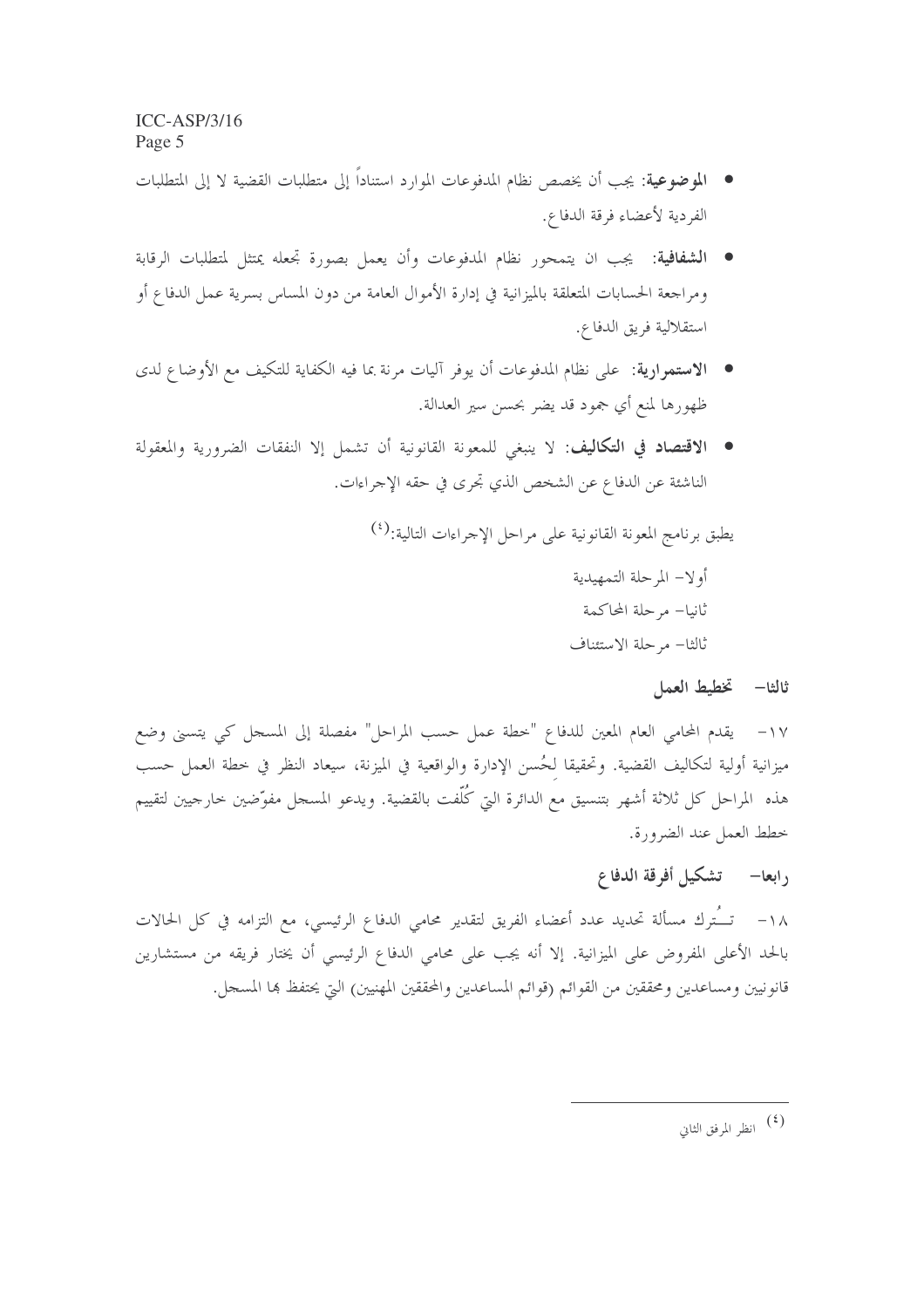خامسا– ترتيبات الدفع

١- ترتيبات دفع الرسوم (الأجور والتعويض عن الأعباء المهنية)

( أ) دفع الأجور

١٩- تحسب الأجور على أساس فترات تدوم ثلاثة أشهر وفق "خطة العمل". وتسدد المدفوعات شهريا لدى تقديم النسخة الأصلية من البيان المصنف عن نشاط كل عضوٍ من أعضاء الفريق (الجدول الزمني)، ويوقعه المحامي أيضا إذا كان هذا البيان يتعلق بدعم الموظفين.

الإجراءات.

(ب) التعويض عن الأعباء المهنية

٢١– لدى الزيادة في الأجور، يمكن مراعاة الاختلافات التي تلازم كل نظام من النظم الذي يعمل المحامي في إطاره، ومراعاة ضرورة احترام المبادئ التي يستند إليها نظام المدفوعات.

- ٢٣– تشتمل أعباء المهنة البيّ تتحملها المحكمة على المدفوعات التالية:
- تكاليف تشغيل المكتب (أعمال السكريتاريا، تكاليف إيجار المكتب، القرطاسية، آلة النسخ،  $\overline{\phantom{a}}$ والفاكس، والهاتف، والوثائق، والبريد، والتكاليف الإجرائية)، دفع أجور الكتّاب بمبالغ ثابتة أو حسب عدد ساعات العمل، دفع أجور المشاركين الخارجيين عند الاقتضاء (إحلال مشارك محل غيره في الحالات التي يتعذر فيها الحضور على هذا الأخير).
- أجور المحامين، التي يمكنها هي الأخرى أن تشهد زيادة في حالة التعيين في المحكمة نظرا لألها تُحسب استنادا إلى الدحل.
- المشاركة في نظام الضمان الاحتماعي الذي ينتمي إليه المحامي وتسديد المدفوعات الناتجة عن هذه المشاركة: التأمين الصحى والتعويض عن العجز، والتقاعد، إلى آخره.
- المشاركة في نظام التأمين الصحى الذي يشارك فيه المحامى فيما يخص مطالبات التأمين الصغيرة، وتحمل نفقات دخول المستشفيات على الصعيد الدولي بالنسبة للبلدان التي تشتد فيها المخاطر.
- زيادة في أجو ر المحامين بنسبة ، ٤ في المائة للتعويض عن الزيادة في الأعباء المهنية الناتجة عن التعيين.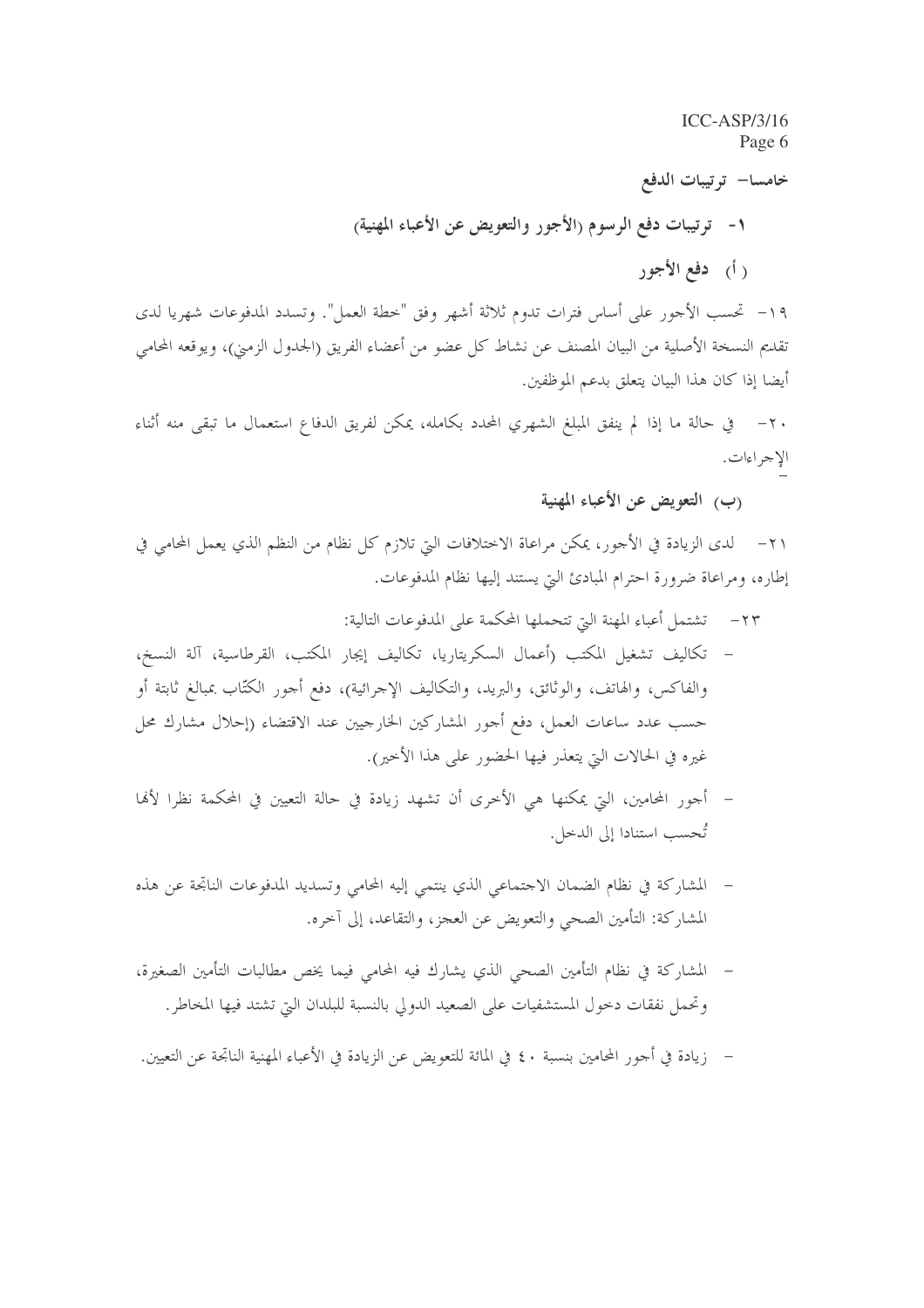#### ٢– الترتيبات المتعلقة بالمدفوعات الثابتة

٢٣– تتم المدفوعات الثابتة عندما يقدم المحامون الإيصالات. ويقدم المحامون أكبر قدر ممكن من المعلومات بشأن طبيعة الخدمات اليّ قاموا هِا، وتاريخها والمدة اليّ استغرقتها.

الثابتة للشهر التالي.

سادسا– الموافقة على إيفاد البعثات

٢٥– تتم الموافقة على البعثات في كل مرحلة من مراحل الإجراءات استنادا إلى برنامج البعثات الذي يقدمه المحامون. ويرد في هذه البرامج تفاصيل أسباب البعثة، مثل ضرورة جمع الأدلة المستندية أو التعرف على هوية الشهود أو مكانهم، لكن من دون كشف المعلومات السرية.

## ١– البعثات الموفدة إلى مقر المحكمة

٢٦– بالنسبة للبعثات الموفدة إلى مقر المحكمة بموافقة من المسجّل، يُسلّد بدل الإقامة اليومي استنادا إلى السعر المطبق في المكان الذي يوجد فيه المقر . وتــُـسدّد نفقات السفر وبدل الإقامة اليومي من المبالغ الإجمالية المقطوعة المتوافرة.

## ۲ – بعثات تقصّى الحقائق

٢٧ – بالنسبة للبعثات التي وافق عليها المسجل مسبقا، يتم تسديد بدل الإقامة اليومي استنادا إلى السعر المطبق في المكان الذي توفد إليه البعثة. وتسدد نفقات السفر وبدل الإقامة اليومي من مبلغ ٢٠٢٩ يورو المنصوص عليه في ميزانية التحقيق (انظر الباب الرابع).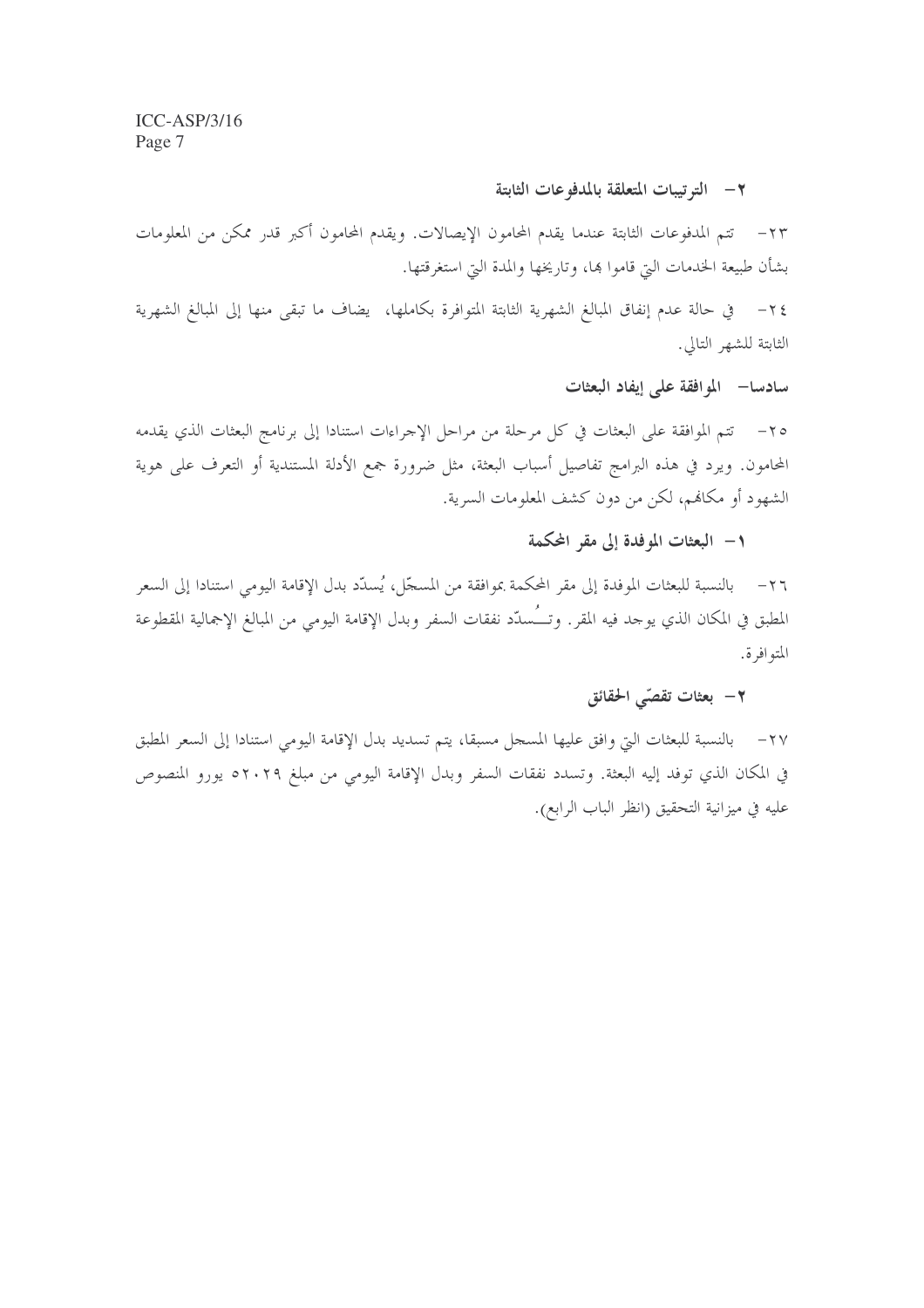## المرفق ۱

## إشارة إلى نظام المعونة القانونية للمحاكم المخصصة

## أولاً – المحكمة الجنائية الدولية ليوغوسلافيا السابقة

١– أنشأت المحكمة الجنائية الدولية ليوغوسلافيا السابقة نظام المعونة القانونية الخاص بما في عام ١٩٩٥. ويعتمد الأساس القانوني لهذا النظام على ما يلي: المادة ٢١ من نظام المحكمة الأساسي، والقواعد الإجرائية وقواعد الإثبات، والتوحيه الخاص بتعيين محامي الدفاع، والممارسة الإدارية لقلم المحكمة كما تتحلى في قانون السوابق لهذه المحكمة. ويتحمل نظام المعونة القانونية للمحكمة تكاليف الدفاع عن متهم فقير ويكفل منح الدفاع تمثيلاً جيداً لضمان التكافؤ بين محامى الدفاع والمدعى العام في المحكمة.

٢– وجرى تعديل نظام مدفوعات المعونة القانونية عدة مرات منذ إنشاء المحكمة المذكورة. فبين عامي ١٩٩٥ و٢٠٠١، كان يُدفع لمحامي الدفاع المعيّن أحر يتراوح بين ٨٠ دولاراً و١١٠ دولارات في الساعة وفقاً لخبرته. وكان الحد الأقصى للساعات التي كان يحق للمحامي أن يتقاضى أجراً عليها يبلغ ١٧٥ ساعة في الشهر. وكان المحامي يستمر في تقديم الفواتير إلى المحكمة طالما استمرت إجراءات الدعوى. وكان النظام عرضة للاحتيال، إذ كان بإمكان بعض محامي الدفاع تقديم فواتير عن عمل ليس له صلة مباشرة بالتحضير للقضية أو عن عمل لم ينجزوه قط. وفضلاً عن ذلك، كانت تكاليف الدفاع أحياناً – في بعض القضايا المتسمة بمرحلة تمهيدية طويلة — تبلغ حداً بعيداً من المغالاة.

٣- وقد تغيَّر هذا النظام في عام ٢٠٠١ مع استحداث نظام الحد الأقصى للمدفوعات (نظام تخصيص الساعات). وكانت هذه هي الخطوة الأولى نحو تطبيق نظام "المبلغ الإجمالي" للمدفوعات. وكانت أهداف المسجل الذي أعد نظام الحد الأقصى تتمثل في ما يلي:

- توفير محامى دفاع متحمسين لمساعدة المتهمين بكفاءة وفعالية
- إيلاء ما ينبغي من اعتبار لضغط العمل الفعلي الذي تتحمله أفرقة الدفاع
- إضفاء المزيد من المرونة على تنظيم فريق الدفاع وعدم وضع حد أقصى لعدد أعضاء فريق الدفاع
	- تقليل فرص الاحتفاظ بكميات معيقة ومربكة من طلبات الالتماس
		- الحد من التعامل بالورق
	- إضفاء طابع اليقين على تخطيط ميزانية الدفاع، والتأكد من معالجة الفواتير بالسرعة اللازمة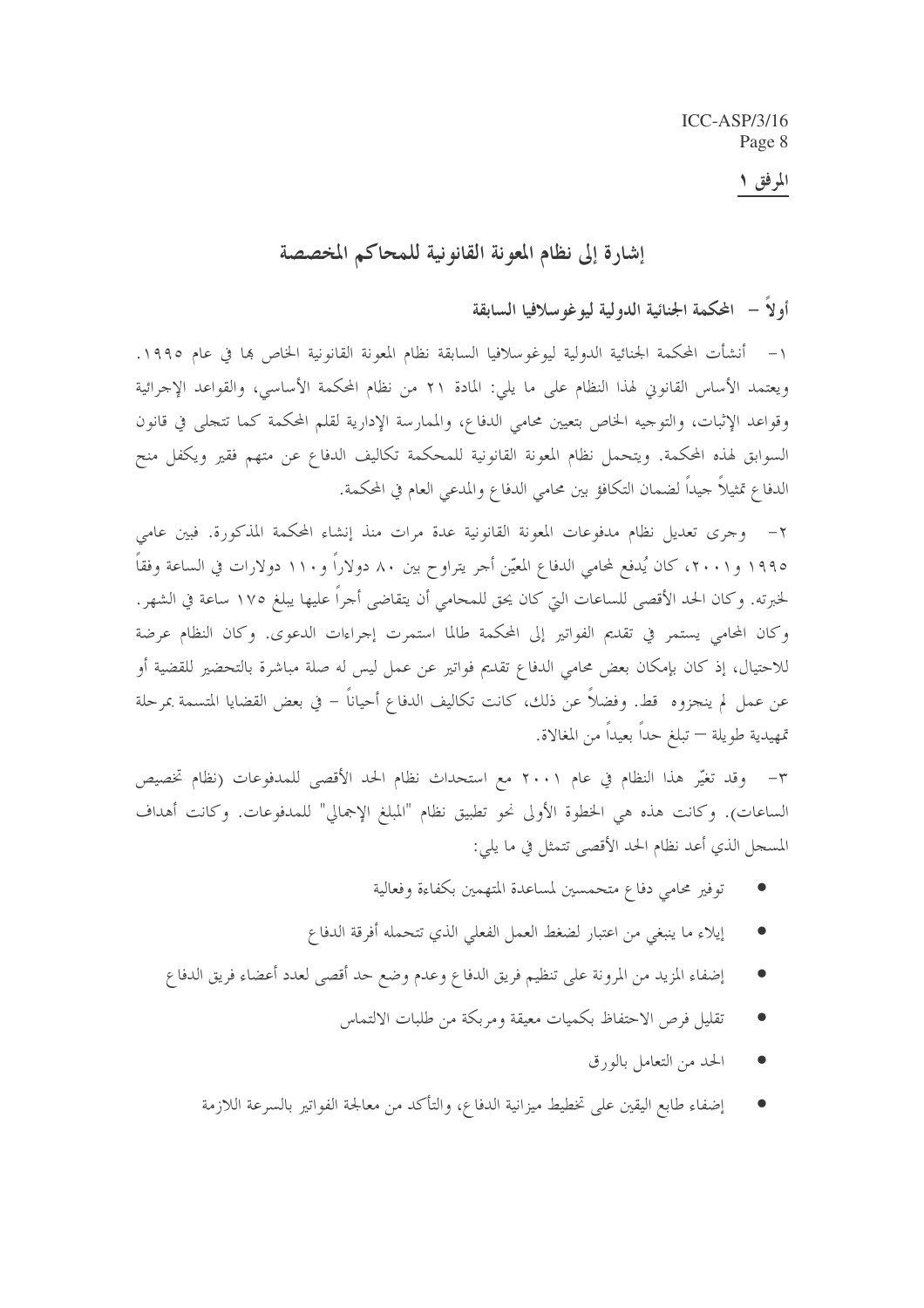٤– ويقوم نظام الحد الأقصى على اعتماد قلم المحكمة حداً أقصى من المخصصات، التي تنفق على أساس الفواتير الصادرة شهرياً.

ه- وكان نظام الحد الأقصى يطبق على مرحلة التمهيد للمحاكمة ومرحلة الاستئناف. وكان يخصص اعتمادات تتناسب مع مستوى التعقيد الذي تتسم به القضايا، وذلك وفقاً للتصنيف التالي: (١) صعبة، (٢) صعبة جداً، (٣) بالغة الصعوبة. وكان نظام التصنيف يضمن التخصيص المناسب للاعتمادات بينما كان ما يقوم به قلم المحكمة من استعراض للفواتير يستهدف التأكد من أن الموارد المخصصة لمحامي الدفاع تستخدم على نحو فعال.

٦- وعلى الرغم من أن متوسط مدة للمرحلة التمهيدية للمحاكمات تتراوح عملياً بين ثمانية أشهر كحد أدن وسنتين كحد أقصى، فإن نظام الحد الأقصى للمدفوعات كان قائماً على افتراض أن المرحلة التمهيدية للمحاكمات تستغرق مدة تتراوح بين أربعة وثمانية أشهر، وأن مدة مرحلة الاستئناف تتراوح بين ثلاثة وستة أشهر .

٧– بيد أن أفرقة الدفاع المسؤولة عن ٢٥ متهماً من بين ٢٧ لا تزال محاكمتهم في المرحلة التمهيدية تقاضت أجورها، في عام ٢٠٠٣، بموجب نظام الحد الأقصى. وستة من الأفرقة التي تتقاضى أجورها بموجب نظام الحد الأقصى اقتربت من بلوغ الحد الأقصى لعدد الساعات المتاح لها، أو بلغته فعلاً، وذلك قبل تاريخ بدء المحاكمة بكثير. ومُنحت سبعة أفرقة دفاع إذناً بساعات إضافية فوق الحصة المخصصة لها نظراً لتعقيد القضايا التي تتولاها.

٨– وفي بعض الحالات، وعندما يكون هناك مبرر، كما في حالة قيام مكتب المدعى العام بكشف حقائق إضافية هامة وغير متوقعة، وفقاً للمادتين ٦٦ و٦٨ من القواعد الإجرائية وقواعد الإثبات، يمكن أن تُمنح ساعات إضافية لأفرقة الدفاع بعد التشاور مع دوائر المحكمة ومكتب المدعى العام. وإن لم تُمنح هذه الساعات الإضافية، فمن حق أفرقة الدفاع أن تقدم طلباً لإعادة النظر في قرار المسحل. وحتى شباط/فبراير ٢٠٠٣، مُنحت سبعة أفرقة دفاع ساعات إضافية فوق الحصص المخصصة لها.

٩– وفضلاً عن ذلك، كانت هناك أسباب تدعو إلى الاعتقاد بأن المحامى معرِّض لأن تُسحب منه الدعوى إن لم يؤذن له بساعات إضافية. وكانت بعض أفرقة الدفاع تستخدم حتى كامل حصتها بغض النظر عن وحود تعقيد في الدعوى يبرر ذلك.

١٠– ونظراً لأن هذا الوضع لم يكن يعرقل الإجراءات فحسب، بل كان يعوق أيضاً الإدارة المناسبة للعدالة ويعرِّض برنامج المعونة القانونية للخطر، فقد أجريت مشاورات مع محامي الدفاع هؤلاء.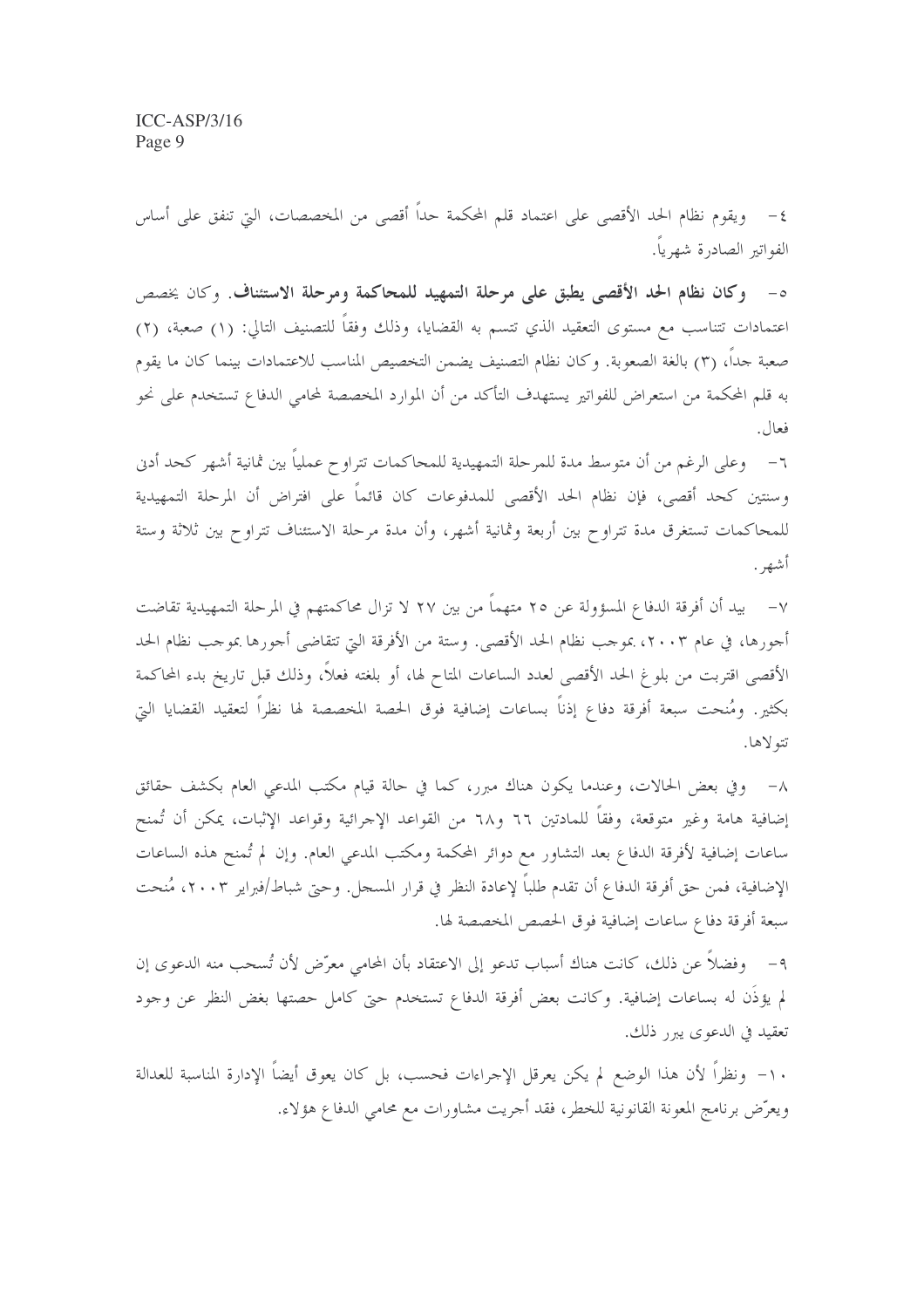١١- إذن فإن نظام الحد الأقصى لم يحد من نطاق سحب القضايا من المحامين. و في الحالات التي كان يستخدم فيها المحامى معظم حصته، كان المسجل يضطر إلى إضافة ساعات لتمكين محامى الدفاع المعين حديثاً من التآلف مع القضية واستكمال ما يلزم من عمل تمهيداً للمحاكمة.

١٢- ولكن، على الرغم من أن النهج المتبع في نظام الحد الأقصى لم يتح تحقيق النتائج المتوقعة، فإن المحكمة وافقت، في عام ٢٠٠٢، على المرحلة التالية التي تطبق فعلاً **نظام "المبلغ الإجمالي" علمي مرحلة المحاكمة**. وتم استعراض نظامي "المبلغ الإجمالي" البريطاني والأسترالي بمدف تحسين آليتيهما بحيث يصبحا أكثر تلاؤماً مع خصائص المحكمة الجنائية الدولية ليوغوسلافيا السابقة.

١٣ - ودُرِ ست الأهداف الرئيسية التالية لدى إعداد هذا النظام:

- توفير محامى دفاع متحمسين لمساعدة المتهمين بكفاءة وفعالية؛
	- تقليل فرص تحزئة الأجو, ؛
- الحد من نزعة الاحتفاظ بكميات معيقة ومربكة من طلبات الالتماس؛
	- الحد من التعامل بالورق؛
- إضفاء طابع اليقين على تخطيط ميزانية الدفاع، والتأكد من معالجة الفواتير بالسرعة اللازمة؛
	- الحفاظ على درجة من المراقبة على إنفاق الأموال العامة؛
- التأكد من أن محامي الدفاع لا يستهلك كامل مخصصاته في مرحلة مبكرة من الإجراءات، ثم لا يقوم إلا بحد أدن من التحضير للمراحل المتبقية من المحاكمة أو يطلب أن تُسحب الدعوى منه.

١٤ – وقبل بدء المحاكمة، يجتمع المسجل بممثلي الدائرة المكلفة بالقضية وفريق الدفاع وفريق مكتب المدعى العام. والهدف من هذه الاحتماعات هو تقدير عدد الشهود والمستندات القانونية التي سيقدمها مكتب المدعي العام، والمدة التقديرية للقضية التي يتولاها مكتب المدعى العام، ومدى تعقيد الحجج القانونية المتصلة بالقضية. ١٥- واستناداً إلى المعلومات التي تقدم حلال هذه الاحتماعات، تصنَّف القضايا حسب المستويات التالية: المستوى ١ (متوسطة الصعوبة)، المستوى ٢ (صعبة)، المستوى ٣ (صعبة جداً)، المستوى ٣,٥ (بالغة الصعوبة). ١٦- ويحدَّد مبلغ إجمالي للدفاع يضع في الحسبان ما يلي: (أ) مدة القضية التي يتولاها مكتب المدعى العام؛ (ب) مستوى الصعوبة.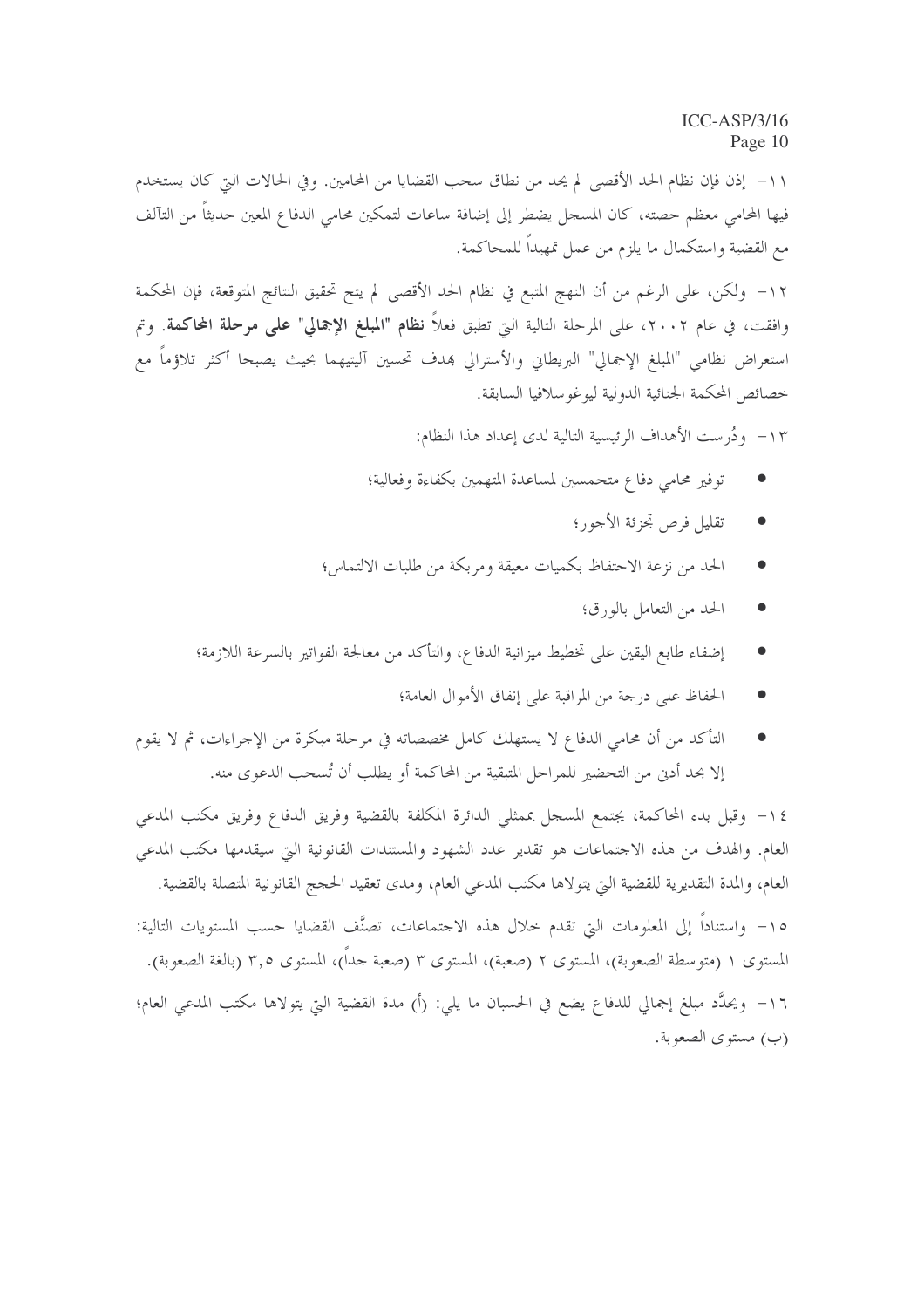١٧- وتقسم المحاكمات بعد ذلك إلى مراحل، ويخصص مبلغ إجمالي لكل مرحلة منها. وفي ظل هذا النظام – الذي لا يزال في مرحلة التطبيق الأولية — يقسم المبلغ الإجمالي إلى أقساط شهرية متساوية موزعة على كامل المرحلة، مهما طالت، بحيث لا تكون هناك حاجة إلى تقديم فواتير شهرية مفصلة.

١٨- ولئن كان يجدر توحى الحذر في هذه المرحلة المبكرة، فلعله من المناسب أيضاً إبداء بعض الملاحظات بشأن نظام المبلغ الإجمالي، على ضوء الخبرة المكتسبة.

١٩- وبالنظر إلى أن المسجل لا يحتاج إلى أن يراجع ويقيّم باستمرار "ضرورة ومعقولية" العمل القانوين الذي يقوم به أعضاء فريق الدفاع، فإن نظام "المبلغ الإجمالي" سيقلل كثيراً من التعامل بالورق. ويقدم أعضاء فريق الدفاع طلبات لاسترداد النفقات فقط. وعلاوة على ذلك، يبدو أن هذه المراجعات والتقييمات يمكن أن تعتبر مغالاةً في التدخل، ويمكن أن تؤدي إلى تقليص تعسفي للأجور في بعض الحالات.

٢٠– واستناداً إلى هذه المشكلات التي تواجهها المحكمة الجنائية الدولية ليوغوسلافيا السابقة في إطار نظام مدفوعات مرحلة التمهيد للمحاكمة ومرحلة الاستئناف، ولا سيما استنفاد أفرقة الدفاع كامل مخصصالها من الساعات خلال فترة قصيرة، قد يضطر المسحل إلى التصدي لبعض الأوضاع التي تطالب فيها أفرقة الدفاع بزيادة معدل المبلغ الإجمالي. ونظرًا لأن نظام "المبلغ الإجمالي" لا يتيح القيام بمراجعة لأنشطة الدفاع، فإن التقرير الذي تقدمه أفرقة الدفاع دعماً لطلبها المتعلق بزيادة "المبلغ الإجمالي" قد يعطي للمسحل صورة غير كاملة أو غير صحيحة عن العمل الذي أنجزه أعضاء فريق الدفاع، مما يؤثر في قراره بالموافقة أو عدم الموافقة على هذا الطلب. ٢١– وكانت الميزانية المخصصة للمعونة القانونية في عام ٢٠٠٢ تقارب عشرة ملايين دولار أمريكي، وبلغ

العجز في هذه الميزانية مليوين دولار تقريباً. وأوقف المسجل تسديد المدفوعات لأفرقة الدفاع التي استنفدت الحصة المخصصة لها، ووجَّه رسائل إلى أفرقة الدفاع التي اقتربت من استنفاد حصتها لإبلاغها بأنه لن يكون هناك ساعات إضافية.

## ثانياً – المحكمة الجنائية الدولية لم واندا

٢٢– كانت المحكمة الجنائية الدولية ليوغوسلافيا السابقة والمحكمة الجنائية الدولية لرواندا تعتمدان في البداية نظاماً مماثلاً. ولا يزال نظام المعونة القانونية في المحكمة الجنائية الدولية لرواندا على حاله بصورة أساسية منذ صدوره.

٢٣– فمحامى الدفاع يتقاضى أجوره بالساعة، ويتناسب أجر الساعة مع سنوات خبرة المحامى. فيبلغ هذا الأحر بالنسبة لمحام ذي حبرة تتراوح بين ١٠ سنوات و١٤ سنة ٩٠ دولاراً أمريكياً في الساعة؛ ويبلغ أحر من تتراوح سنوات حبرهّم بين ١٥ و١٩ سنة ١٠٠ دولار في الساعة؛ أما الذين تبلغ سنوات حبرهّم ٢٠ سنة أو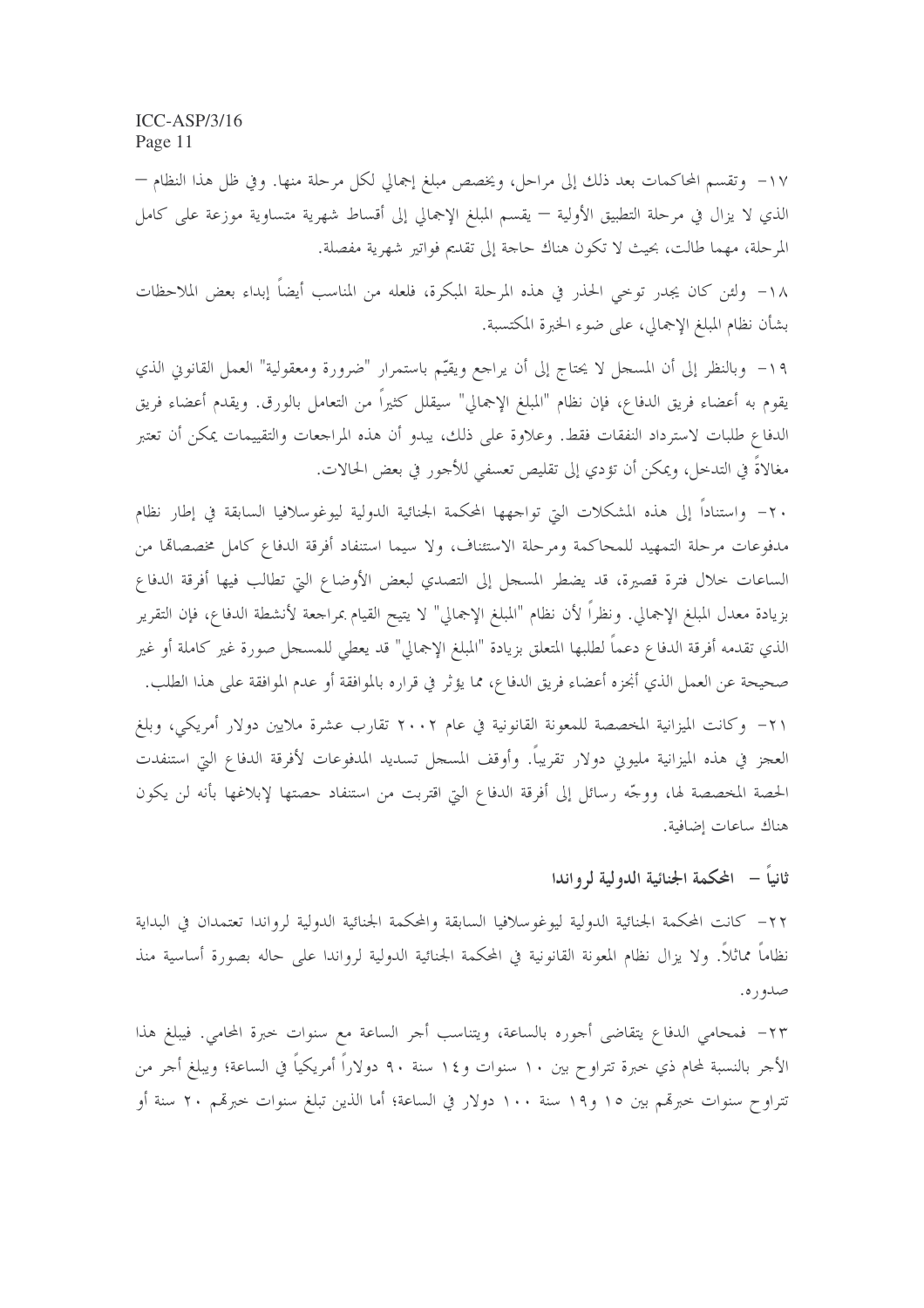أكثر، فيبلغ أجرهم ١١٠ دولارات في الساعة. ويبلغ الحد الأقصى للساعات التي يمكن أن يتقاضى عليها محامى الدفاع أجراً ١٧٥ ساعة في الشهر. ويطبق هذا الحد الأقصى البالغ ١٧٥ ساعة على جميع مراحل سير الدعوى. وبذلك يبلغ هذا الحد الأقصى ٢١٠٠ ساعة في السنة.

٢٤- ويشمل الأجر المحدد للساعة التحضير المباشر للقضية وحضور جميع حلسات المحاكمة. أما تحضير الاجتماعات وتدوين المعلومات وجمع الملاحظات، فلا يُدفع عليها أجر كأنشطة منفصلة. والعمل المزدوج لا يدفع عليه أجر، ولكن محامي الدفاع والمحامي المشارك معه يمكن أن يتقاضيا أجراً على تنسيق أنشطة مختلفة والإشراف عليها. وتُدفع أجور على الاجتماعات التي تعقد بمدف تنسيق العمل. كما تدفع أجور على دورات العمل التي تعقد بين أعضاء فريق الدفاع شريطة أن تكون معقولة وضرورية، وعلى الاجتماعات بين المحامين المشاركين في الدفاع أو من يمثلوهُم عندما يكون هناك ما يبرر الاعتقاد بألها معقولة وضرورية. وفضلاً عن ذلك، تُدفع نفقات السفر لجميع أعضاء فريق الدفاع. وينبغي أن يمنح المسحل موافقته الكتابية على كل مهمة سفر، استناداً إلى الشرح المفصل لمبررات ضرورة السفر. وتدفع تكاليف السفر على أساس بطاقة طائرة واحدة بالدرجة السياحية. ويتعين على محامي الدفاع أن يقدم مع طلبه بطاقة السفر الأصلية والفاتورة الأصلية، بالإضافة إلى أي إيصالات عن المدفوعات التي تمت ببطاقة الاعتماد. كما يحق لمحامي الدفاع أن يتقاضى بدل الإقامة اليومي عندما يكون العمل المكلف به خارج بلده. ونظراً لأن المحكمة الجنائية الدولية لرواندا توفر المكاتب وغير ذلك من المرافق المكتبية لأفرقة الدفاع، فإن نفقاتمم تعد منخفضة حداً.

٢٥- وعلاوة على ذلك، تدفع المحكمة لمحامي الدفاع الرئيسي أجر ٥٠ ساعة كحد أقصى لقاء الوقت الذي يمضيه في قراءة تاريخ رواندا وسياستها المتعلقين بالفترة المعنية.

٢٦- وإذا عيّن محامى دفاع معاون، فإنه يمنح أجر ٥٠ ساعة كحد أقصى لقراءة تاريخ رواندا، و٢٠٠ ساعة كحد أقصى لقراءة ملف قضية المتهم. كما يمنح ٨٠ دولاراً في الساعة بغض النظر عن سنوات خبرته، وله الحق في ١٧٥ ساعة مأجورة في الشهر كحد أقصى. ويتمتع محامي الدفاع المعاون بنفس حقوق محامي الدفاع الرئيسي فيما يخص تقاضي نفقات السفر وبدل الإقامة اليومي.

٢٧– وعندما يؤذن بالاستعانة بمساعدين قانونيين/محققين ، فيمنح كل منهم أجراً ثابتاً يبلغ ٢٥ دولاراً في الساعة، مع مراعاة حد أقصى يبلغ ١٠٠ ساعة مأجورة في كل شهر تقويمي. كما يحق له تقاضى نفقات السفر وبدل الإقامة اليومي الذي يماثل ما يتقاضاه محامى الدفاع الرئيسي.

٢٨– وفضلاً عن ذلك، يحق للمساعدين القانونيين والمحققين أن يتقاضوا تكاليف السفر لحضور حلسات الدعاوى، ولأغراض التحقيق، ولاتخاذ التدابير اللازمة لتقديم أدلة الإثبات؛ كما يحق لهم استرداد النفقات المتعلقة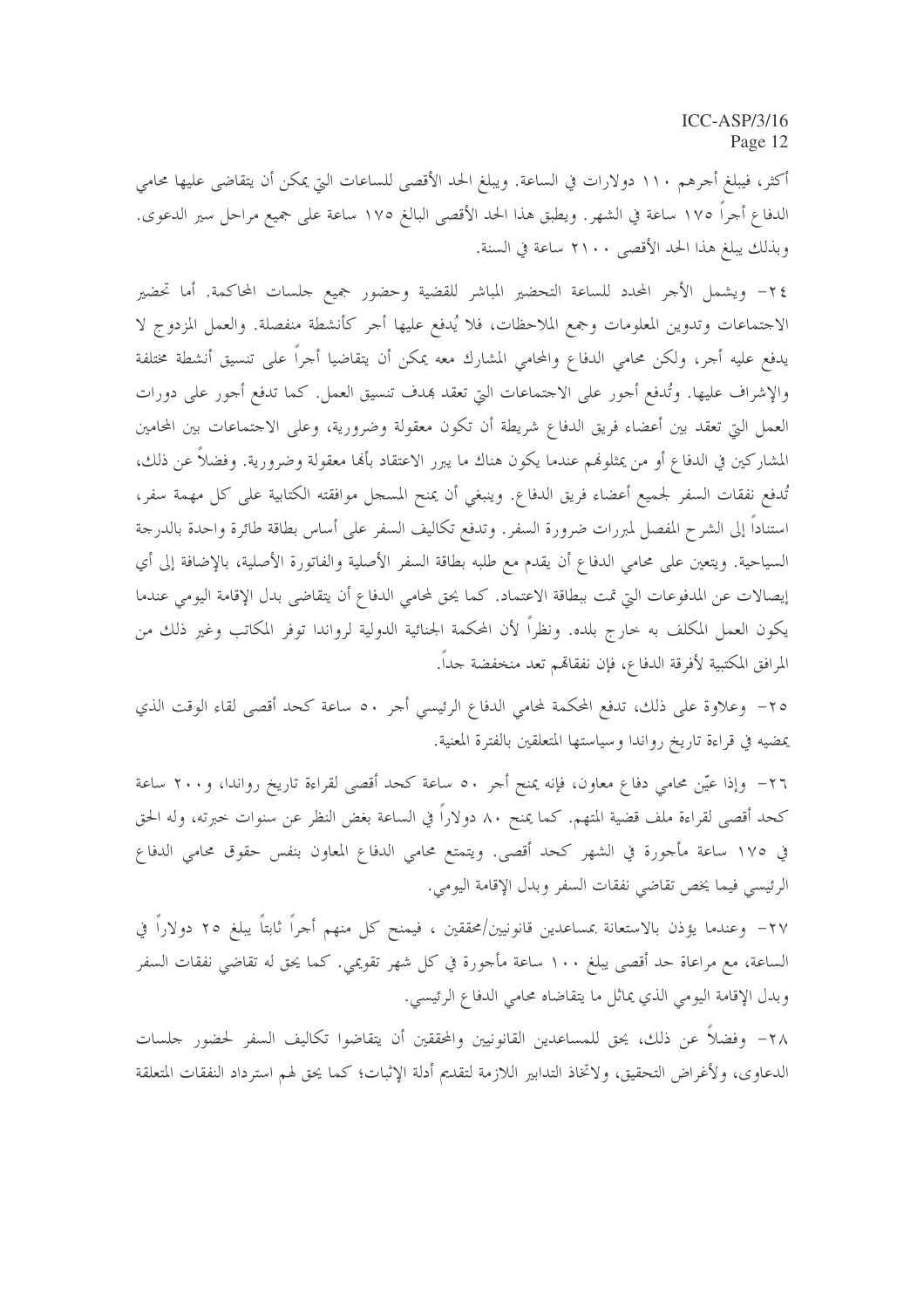بالتثبت من الوقائع، وجمع آراء الخبراء والخبراء الاستشاريين، وترجمة الوثائق التي ينبغي ضمها إلى الملف الذي سيعرض على المحكمة، ومواصلات الشهود وسكنهم، ورسوم التسجيل، ورسوم تأشيرة السفر وما إلى ذلك. ٢٩- وبالإضافة إلى بدل السفر لحضور جلسات الدعوى ونفقات السفر وبدل الإقامة اليومي، تدفع المحكمة الجنائية الدولية لرواندا لمحامي الدفاع الرئيسي والمحامي المعاون تكاليف السفر إلى أروشا ثلاث مرات كحد أقص قبل تاريخ بدء المحاكمة.

٣٠ - وتنص المادة ٢٢ (ألف) (١) من التوجيه المتعلق بتعيين محامي الدفاع على دفع أجر ثابت عن كل مرحلة من مراحل سير الدعوى. ويبلغ الأحر الثابت ٢٠٠٠ دولار أمريكي.، ويشمل قراءة لائحة الاقمام، والقواعد والأنظمة الخاصة بالمحكمة الجنائية الدولية لرواندا، والقانون الواحب التطبيق في المحاكم الدولية.

٣١– وفي المحكمة الجنائية الدولية لرواندا، يقضي نظام المدفوعات الحالي بأن يقدم محامى الدفاع بياناً بالنفقات وفقاً للتوجيه المذكور. ولعل هذا الأمر يوفر معلومات كافية لبيان ما إذا كان الوقت المطلوب يتناسب مع حجم العمل المنجز، وما إذا كان معقولاً ۖ وضرورياً لتحضير القضية.

٣٢- وعملاً بالمادة ٢٤(ألف) من التوجيه المذكور، يحق للمسجل أن يطلب أية وثائق ليتمكن من معرفة ما إذا كان العمل المنجز في سبيل تحضير القضية ضرورياً ومعقولاً. وقد يشمل ذلك أوراق عمل فريق الدفاع.

٣٣- وفي الممارسة الفعلية، أفرقة الدفاع ملزمة بإرسال أوراق عملها إلى المسجل عندما تتقدم بطلب من هذا النوع. ويبدو أن هذا الإلزام يستند إلى الاعتقاد بأن هناك خطراً في حدوث شرخ في الثقة. بيد أن نظام تقديم أوراق العمل بالغ الأهمية لأنه يتيح إجراء عملية مراجعة ملائمة.

٣٤– وعلى الرغم من أن مراجعة النفقات شهرياً، كما هي مطبقة في المحكمة الجنائية الدولية لرواندا، تعد آلية ثقيلة، ويوجه إليها الانتقاد لألها تعتبر مغالية في التدحل وتعسفية، فإلها تحد من تضخم التكاليف. ويتمتع المسجل بسلطة تقديرية عند تقييم العمل القانوني الذي يقوم به أعضاء فريق الدفاع. ويجوز لأفرقة الدفاع أن تطلب إعادة النظر في التقييم الذي يجريه المسحل، كما يجوز لها تقديم شرح للعمل القانوني الذي رُفض دفع الأحر عليه. ويوفر هذا الأمر لأعضاء فريق الدفاع ضماناً بأن لا تُتخذ قرارات تعسفية في هذا الشأن. وإذا بقى محامى الدفاع على حلاف مع المسجل بشأن التقييم، فيمكن اللجوء إلى الاستئناف وفقاً للمادة ٣٠ من التوجيه المتعلق بتعيين محامى الدفاع.

٣٥– ولكن، نظراً لأن أغلبية محامي الدفاع قد أعدوا فواتير لساعات عمل تبلغ ١٧٥ ساعة، بدأً باليوم الأول من حضور جلسات المحاكمة وحتى اختتام الاستئناف – وهذه ممارسة تبدو غير مناسبة — فقد بُذلت مساع حثيثة لزيادة قيود النظام، ومنع تجاوز حدود المدفوعات المسموح ها، وتقليص التدابير المعيقة التي تبطئ سير الدعاوي.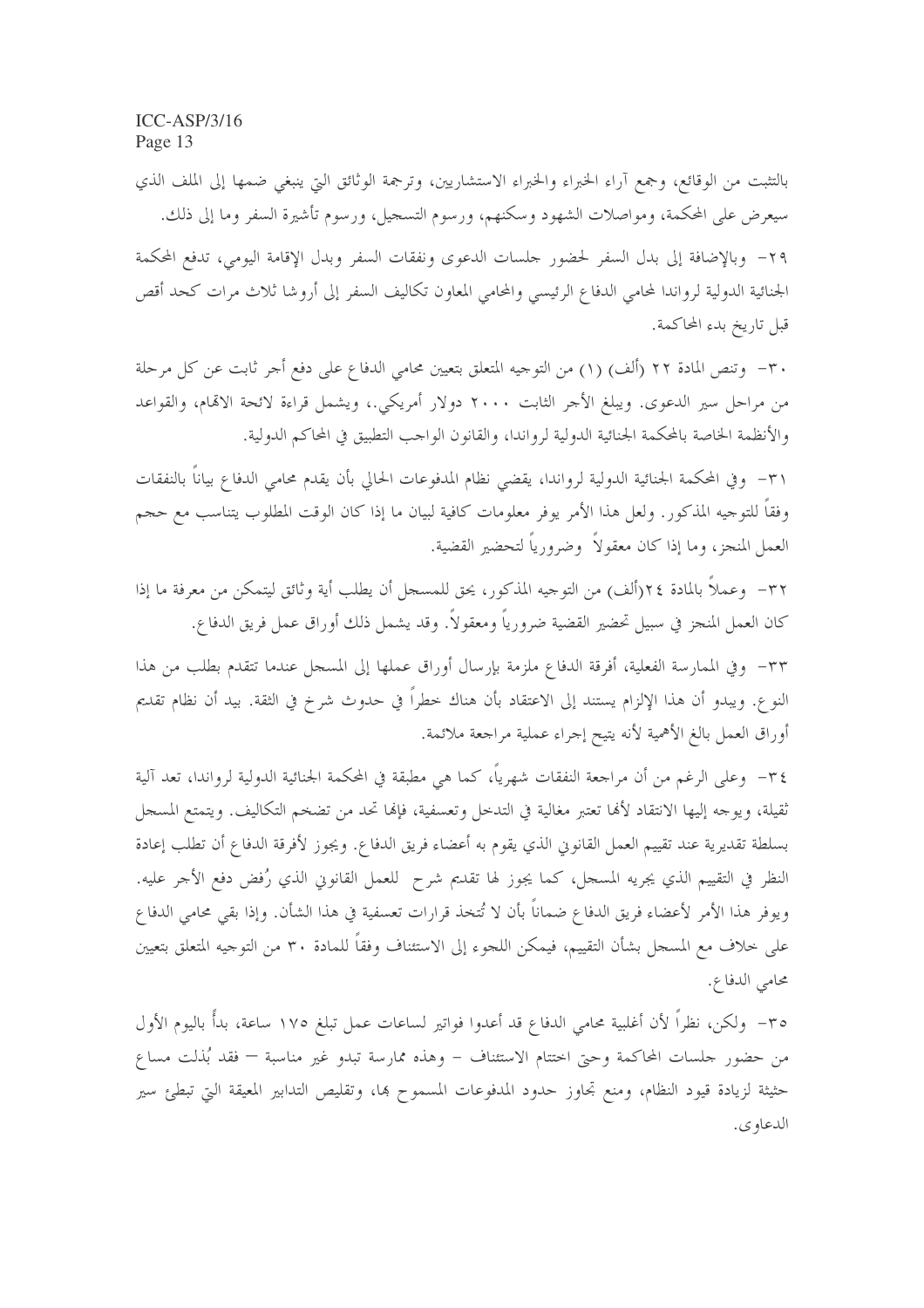٣٦– وكانت الميزانية المخصصة للمعونة القانونية في عام ٢٠٠٢ تبلغ ٢٠٠ ٨٤٨ ٧ دولار أمريكي، وقد بلغ العجز في الميزانية نحو لحمسة ملايين دولار. وطبق المسجل مجموعة من التدابير للحد من اللجوء المفرط إلى المحامين. ورداً على هذه التدابير الشديدة، هدد بعض محامي الدفاع بالانسحاب من القضايا التي يتولوها، وهددوا حتى باللجوء إلى الإضراب.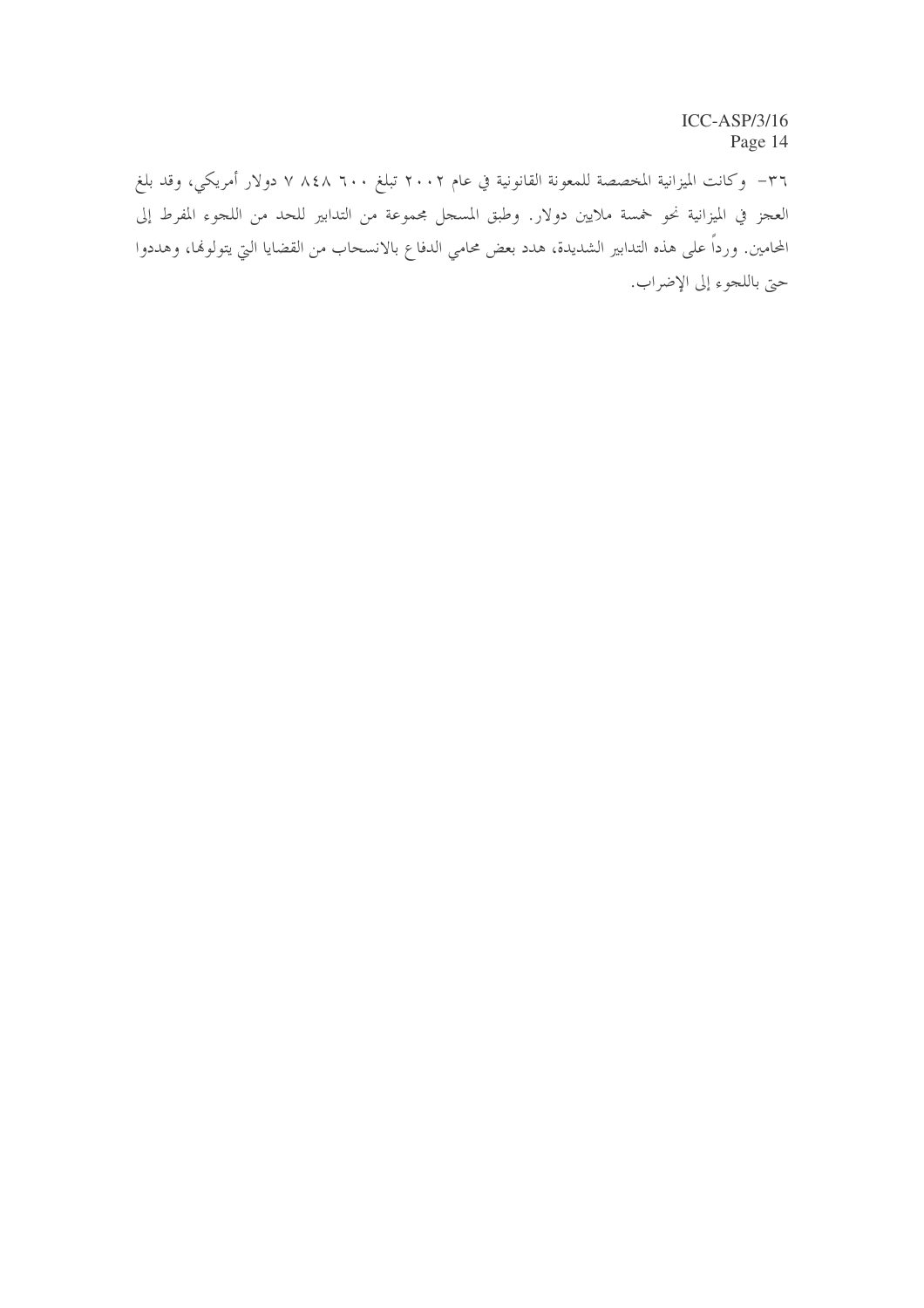تفاصيل المدفوعات في نظام المعونة القانونية التابع للمحكمة الجنائية الدولية أولاً – مرحلة التمهيد للمحاكمة ألف – ً من مرحلة التحقيق إلى المثول الأول أمام المحكمة أساس الحصة النسبية، مع اقتراح دفع ٧٠٠ يورو (بالإضافة إلى تعويض الأعباء المهنية الذي لا يمكن أن يتجاوز ٤٠٪ من الأجور (٢٨٠ يورواً) في اليوم، مع مراعاة الحد الأقصى الشهري البالغ ٧ ٧٣٣,١٧ يورو (أي ما يعادل مرتب موظف (في الأمم المتحدة/المحكمة الجنائية الدولية) برتبة ف-٥ (P5): *موظف قانونى متقدم أو مدع عام متقدم)،* يضاف إلى ذلك تعويض الأعباء المهنية الذي لا يمكن أن يتجاوز ٤٠٪ من المرتب (٣٠٩٣٠ ٣ يورو)

باء – من المثول الأول أمام المحكمة إلى حضور أول جلسة لعرض الأوضاع أمام الدائرة الابتدائية ٢ – توزع المدفوعات المتعلقة بكل فئة من فئات الموظفين داخل فريق الدفاع على النحو التالي:

- المبلغ المقترح دفعه هو ٧٦,٣٤ ١٥ يورو، يضاف إليه تعويض الأعباء المهنية الذي لا يمكن أن يتجاوز ٤٠٪ من المرتب (٣٠٩٣,٢٧ يورو)، أي ما يعادل ١٦٩,٦١ ١٨ يورو في الشهر لكامل فريق الدفاع.
- محامي دفاع رئيسي: ٧ ٧٣٣,١٧ با يورو (*أي ما يعادل مرتب موظف (في الأمم المتحدة/المحكمة* الجنائية الدولية) برتبة ف-0 (P5): موظف قانوين متقدم أو مدع عام متقدم)، يضاف إلى ذلك تعويض الأعباء المهنية الذي لا يمكن أن يتجاوز ٤٠٪ من المرتب (٩٣,٢٧ · ٣ يورو).
- مساعد: ٣٤٣,١٧ ٣ يورو (أي ما يعادل مرتب موظف (في الأميم المتحدة/المحكمة الجنائية اللهولية) من فئة "الخدمات العامة ٥" (G5): مساعد قانو بي/إداري/لغوي).
	- مبلغ الأجر الثابت المتوافر : • ٤ يورو .  $\frac{1}{2}$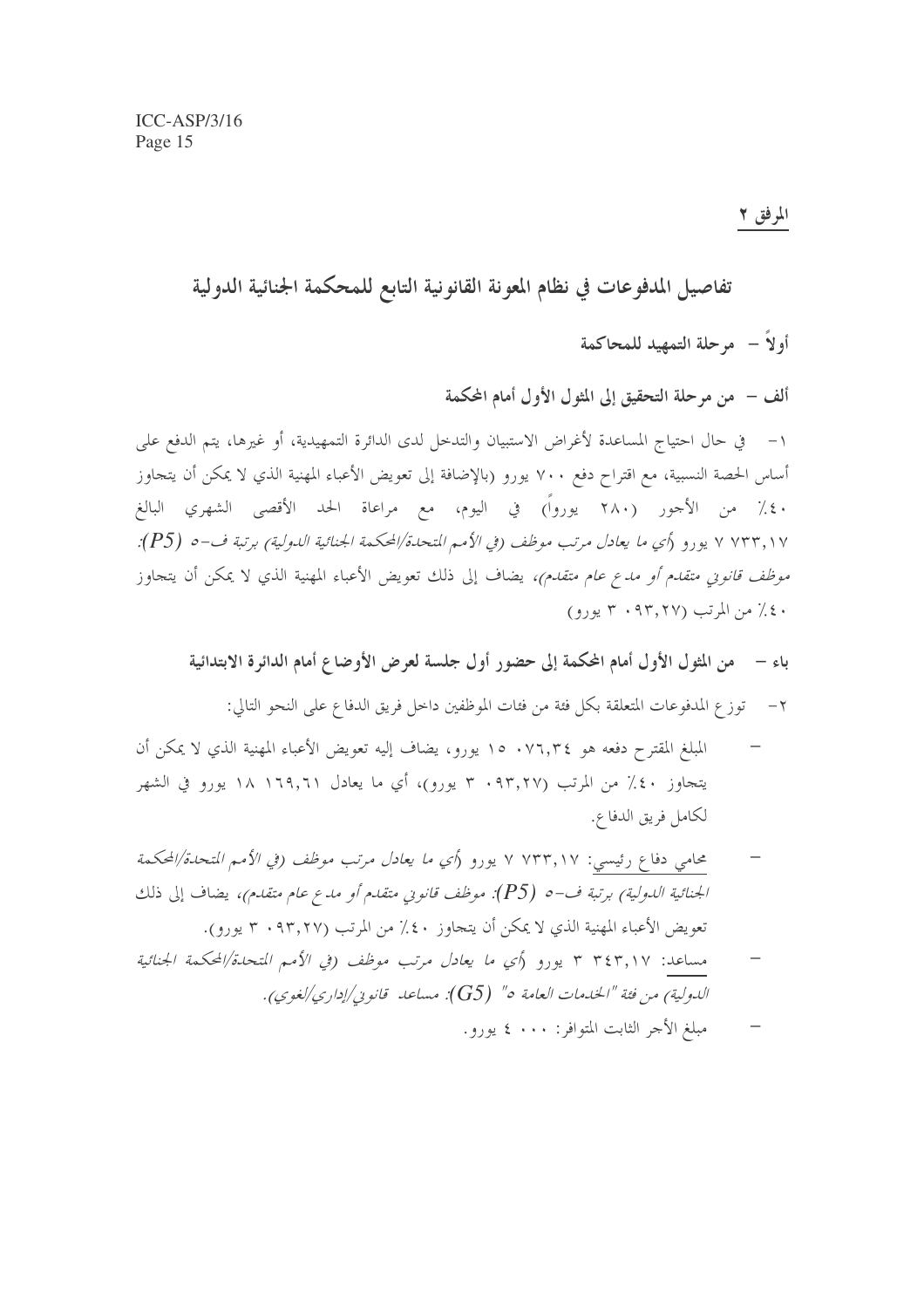$ICC-ASP/3/16$ Page 16 ثانيا – مرحلة المحاكمة الابتدائية

ألف – من أول جلسة لعرض الأوضاع أمام الدائرة الابتدائية وحتى بداية المحاكمة

المبلغ المقترح دفعه هو ٢٩٤,٥١ يورو، يضاف إليه تعويض الأعباء المهنية الذي لا يمكن أن  $-\tau$ يتجاوز ٤٠٪ من المرتب (٧٨٠,٥٤ ٤ يورو)، أي ما يعادل ٢٤٠٧٥,٠٥ تورو في الشهر لكامل فريق الدفاع.

- وتوزع المدفوعات المتعلقة بكلِّ فئة من فئات الموظفين داخل فريق الدفاع على النحو التالي:  $-5$
- محامي دفاع رئيسي: ٧ ٧٣٣,١٧ ٧ يورو (*أي ما يعادل مرتب موظف (في الأمم المتحدة/المحك*مة الجنائية الدولية) برتبة ف-0 (P5): موظف قانوين متقدم أو مدع عام متقدم)، يضاف إلى ذلك تعويض الأعباء المهنية الذي لا يمكن أن يتجاوز ٤٠٪ من المرتب (٩٣,٢٧ · ٣ يورو).
- مستشار قانوني: ٢١٨,١٧ ٤ يورو (أي ما يعادل مرتب موظف (في الأمم المتحدة/المحكمة الجنائية ا*لدولية) برتبة ف-٢ (P2): موظف قانوني معاون)،* يضاف إلى ذلك تعويض الأعباء المهنية الذي لا يمكن أن يتجاوز ٤٠٪ من المرتب (٦٨٧,٢٧ ١ يورو).
- مساعد: ٣٤٣,١٧ ٣ يورو (أي ما يعادل مرتب موظف (في الأمم المتحدة/المحكمة الجنائية اللهولية) من فئة "الخليفة العامة ٥" (G5): مساعد قانو بي/إداري/لغوي).
	- مبلغ الأحر الثابت المتوافر: ٠٠٠ ٤ يورو.

## باء – من بداية المحاكمة الابتدائية إلى المرافعات النهائية

ولتفرغهم التام لحضور الجلسات ومتابعة أعمال القضية حلال كامل فترة المحاكمة الابتدائية، فإن الأجر المقترح دفعه يبلغ ٨٦٢,٨٦ ٢٣ يورو، يضاف إليه تعويض الأعباء المهنية الذي لا يمكن أن يتجاوز ٤٠٪ من المرتبات (٥١٢,٦٥ ٨ يورو)، أي ما يعادل ٣٧٥,٥١ ٣٢ في الشهر لكامل الفريق.

- ١١– وتوزع المدفوعات المتعلقة بكل فئة من فئات الموظفين داخل فريق الدفاع على النحو التالي:
- محامي دفاع رئيسي: ٧ ٧٣٣,١٧ ٧ يورو (*أي ما يعادل مرتب موظف (في الأمم المتحدة/المحكمة* الجنائية الدولية) برتبة ف-0 (P5): موظف قانوين متقدم أو مدع عام متقدم)، يضاف إلى ذلك تعويض الأعباء المهنية الذي لا يمكن أن يتجاوز ٤٠٪ من المرتب (٩٣,٢٧ × يورو).
- مستشار قانوني: ٢٤٣ ٦ يورو (*أي ما يعادل مرتب موظف (في الأمم المتحدة/المحكمة الجنائية اللهولية) برتبة ف-٤ (P4): موظف قانو بي أو مدع عام)،* يضاف إلى ذلك تعويض الأعباء المهنية الذي لا يمكن أن يتحاوز ٤٠٪ من المرتب (٢٠٧,٢٠ ٢ يورو).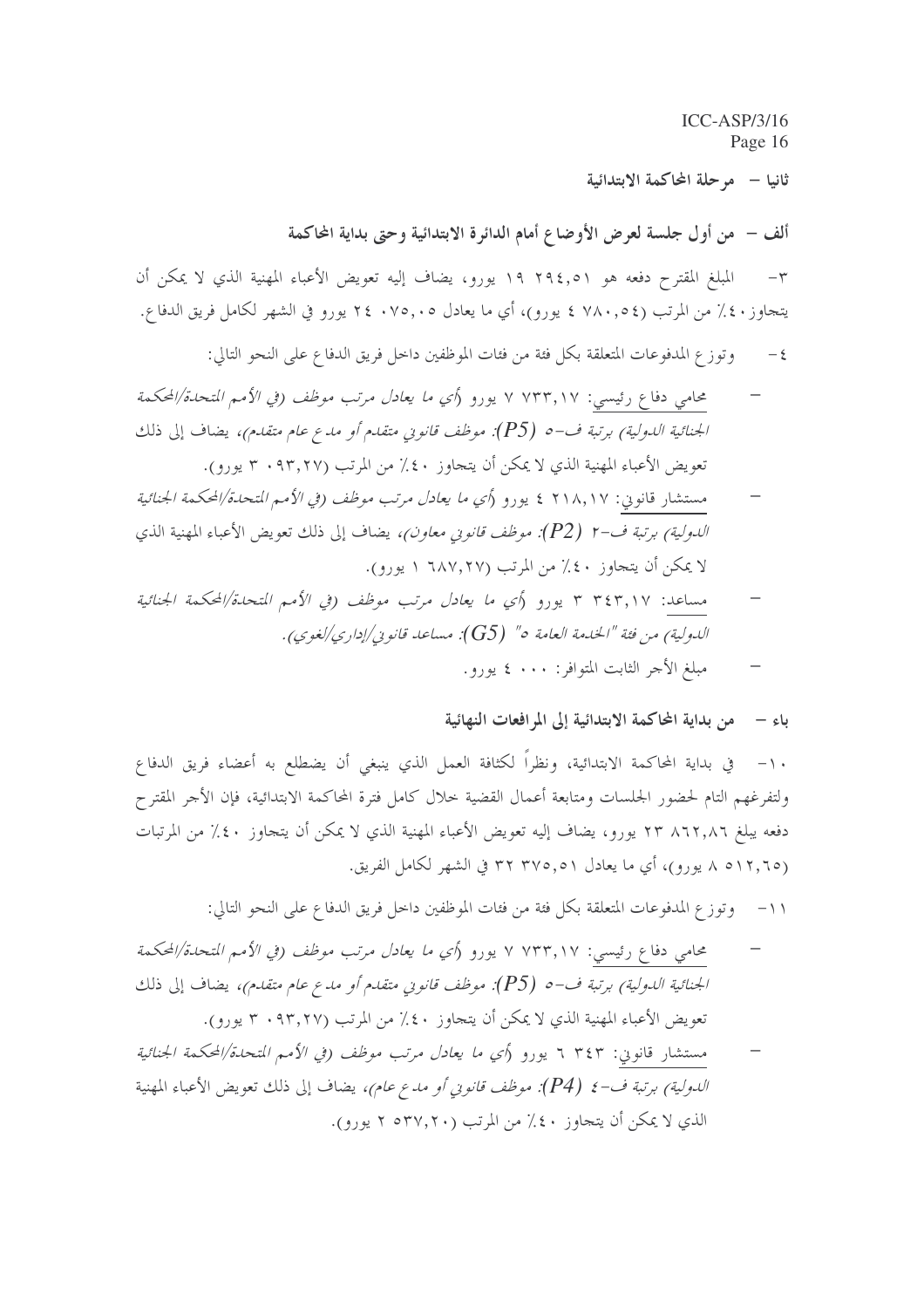جيم – ً من المرافعات النهائية إلى النطق بالقرارات

في حال التدخل في هذه المرحلة، يتم دفع الأجور على أساس الحصة النسبية، مع اقتراح دفع ٧٠٠ يورو بالإضافة إلى تعويض الأعباء المهنية الذي لا يمكن أن يتجاوز ٤٠٪ من المرتب (٢٨٠ يورواً) في اليوم.

ثالثاً – موحلة الاستئناف

المبلغ المقترح دفعه هو ٢٩٤,٥١ يورو، يضاف إليه تعويض الأعباء المهنية الذي لا يمكن أن  $-\circ$ يتجاوز ٤٠٪ من المرتب (٧٨٠,٥٤ ٤ يورو)، أي ما يعادل ٢٤٠٧٥,٠٥ تيورو في الشهر لكامل فريق الدفاع.

- وتوزع المدفوعات المتعلقة بكل فئة من فئات الموظفين داخل فريق الدفاع على النحو التالي:  $-7$
- محامي دفاع رئيسي: ٧ ٧٣٣,١٧ يورو (أي ما يعادل مرتب موظف (في الأمم المتحلة/المحكمة الجنائية الدولية) برتبة ف-0 (P5): موظف قانوين متقدم أو مدع عام متقدم)، يضاف إلى ذلك تعويض الأعباء المهنية الذي لا يمكن أن يتجاوز ٤٠٪ من المرتب (٩٣,٢٧ · ٣ يورو).
- مستشار قانوني: ٢١٨,١٧ ٤ يورو (أي ما يعادل مرتب موظف (في الأمم المتحدة/المحكمة الجنائية *الدولية) برتبة ف-٢ (P2): موظف قانو بي معاون)،* يضاف إلى ذلك تعويض الأعباء المهنية الذي لا يمكن أن يتجاوز ٤٠٪ من المرتب (٦٨٧,٢٧ ١ يورو).
- مساعد: ٣٤٣,١٧ ٣ يورو (أي ما يعادل مرتب موظف (في الأميم المتحدة/المحكمة الجنائية اللهولية) من فئة "الخلهة العامة ٥" (G5): مساعد قانو بي/إداري/لغوي).
	- مبلغ الأجر الثابت المتوافر : • ٤ يورو .